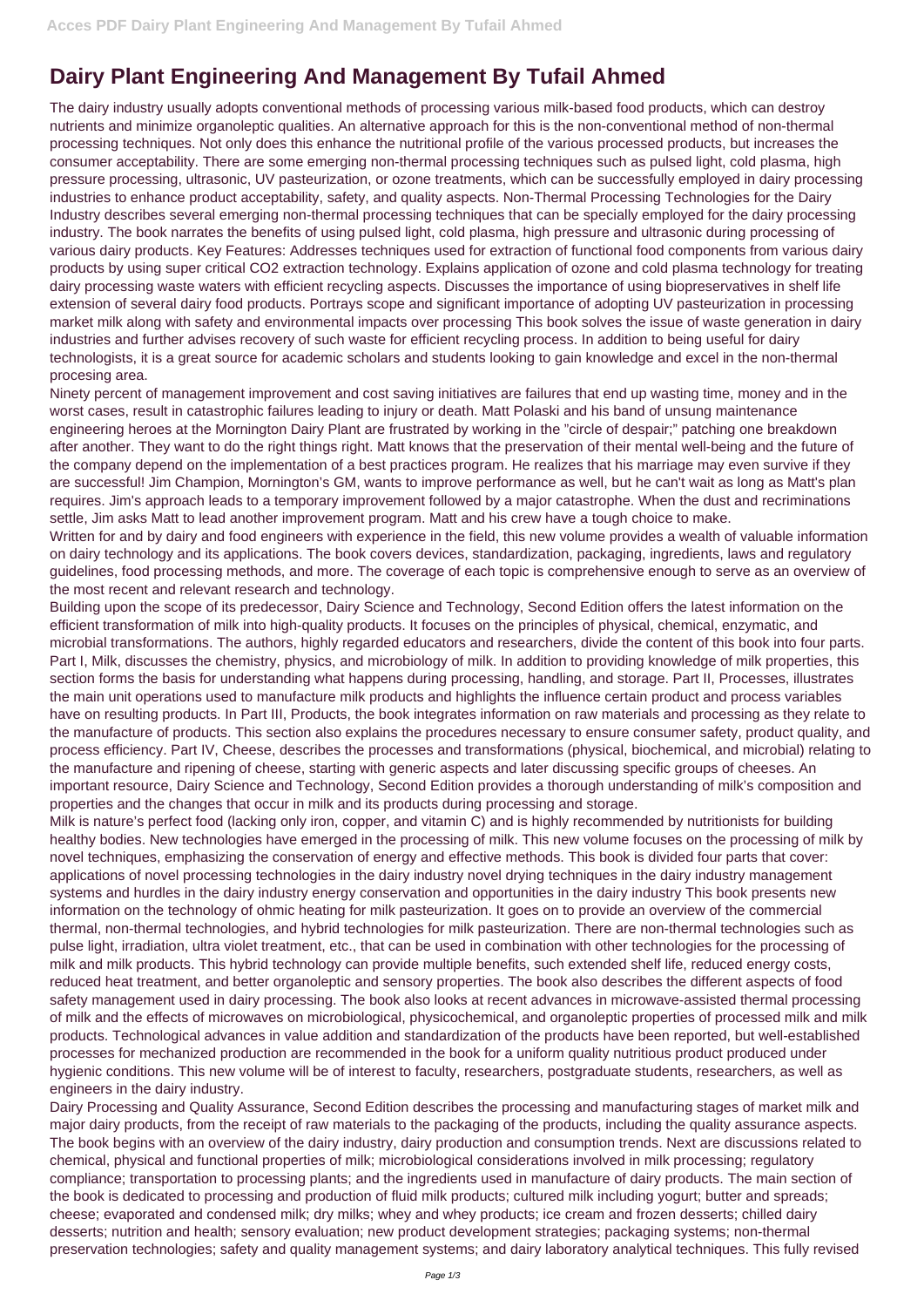## **Acces PDF Dairy Plant Engineering And Management By Tufail Ahmed**

and updated edition highlights the developments which have taken place in the dairy industry since 2008. The book notably includes: New regulatory developments The latest market trends New processing developments, particularly with regard to yogurt and cheese products Functional aspects of probiotics, prebiotics and synbiotics A new chapter on the sensory evaluation of dairy products Intended for professionals in the dairy industry, Dairy Processing and Quality Assurance, Second Edition, will also appeal to researchers, educators and students of dairy science for its contemporary information and experience-based applications. Handbook of Agricultural and Farm Machinery, Third Edition, is the essential reference for understanding the food industry, from farm machinery, to dairy processing, food storage facilities and the machinery that processes and packages foods. Effective and efficient food delivery systems are built around processes that maximize efforts while minimizing cost and time. This comprehensive reference is for engineers who design and build machinery and processing equipment, shipping containers, and packaging and storage equipment. It includes coverage of microwave vacuum applications in grain processing, cacao processing, fruit and vegetable processing, ohmic heating of meat, facility design, closures for glass containers, double seaming, and more. The book's chapters include an excellent overview of food engineering, but also regulation and safety information, machinery design for the various stages of food production, from tillage, to processing and packaging. Each chapter includes the state-of-the art in technology for each subject and numerous illustrations, tables and references to guide the reader through key concepts. Describes the latest breakthroughs in food production machinery Features new chapters on engineering properties of food materials, UAS applications, and microwave processing of foods Provides efficient access to fundamental information and presents real-world applications Includes design of machinery and facilities as well as theoretical bases for determining and predicting behavior of foods as they are handled and processed

This volume covers a selection of important novel technological interventions in dairy science, from the physical properties of milk and other milk products to nonthermal processing of milk. It also discusses safety methods in dairy science, which includes cleaning-in-place and techniques to determine adulteration in milk. Milk is a perishable commodity, and being rich in nutrients, it acts as the perfect substrate for the growth of microflora (sometimes dangerous for consumption). To reduce this, different thermal and nonthermal techniques are used. Thermal treatments are common techniques used for extending the shelf life of milk, such as, for example, pasteurization, sterilization, and UHT, but loss of nutrients is a concern associated with these treatments. Nonthermal treatments like high-pressure processing, pulse electric field, ultra-sonication, and irradiation are also explored in the processing of milk to minimize the loss of nutrients as compared to thermal treatment. Post-process contamination is also a major factor that can affect the shelf life of milk, and safe packaging plays an important role when the milk and milk products are stored at refrigeration or ambient temperature. Many advances in these dairy technologies are presented in this informative volume. Technological Interventions in Dairy Science: Innovative Approaches in Processing, Preservation, and Analysis of Milk Products will prove valuable for industrial professionals, scientists, regulatory personnel, consultants, academics, students and field-related personnel. The book also attempts to bridge the gap between research and industrial application of recent techniques.

At present, constructed wetlands for wastewater treatment are a widely used technology for treatment of various types of wastewaters. The International Water Association (then International Association on Water Pollution Research and Control) recognized wetlands as useful tools for wastewater treatment and est- lished the series of biennial conferences on the use of wetland systems for water pollution control in 1988. In about 1993, we decided to organize a workshop on nutrient cycling in natural and constructed wetlands with the major idea to bring together researchers working on constructed and also natural wetlands. It was not our intention to compete with IWA conferences, but the workshop should rather complement the series on treatment wetlands by IWA. We believed that the exchange of information obtained from natural and constructed wetlands would be beneficial for all participants. And the time showed that we were correct. The first workshop took place in 1995 at T?ebo? in South Bohemia and most of the papers dealt with constructed wetlands. Over the years we extended the topics on natural wetlands (such as role of wetlands in the landscape or wetland restoration and creation) and during the 6th workshop held at T?ebo? from May 30 to June 3, 2006, nearly half of 38 papers presented during the workshop dealt with natural wetlands. This workshop was attended by 39 participants from 19 countries from Europe, Asia, North and South Americas and Australia. The volume contains 29 peerreviewed papers out of 38 papers which were presented during the workshop.

With reference to India; contributed papers presented at the National Symposium on Recent Advances in Renewable Energy Technologies, held during August 13-15, 2002, at Kolhapur, India.

Dairy Plant Engineering and ManagementDairy Plant Engineering and ManagementDairy Plant Engineering ManagementDairy EngineeringAdvanced Technologies and Their ApplicationsCRC Press

This book focuses on advanced research and technologies in dairy processing, one of the most important branches of the food industry. It addresses various topics, ranging from the basics of dairy technology to the opportunities and challenges in the industry. Following an introduction to dairy processing, the book takes readers through various aspects of dairy engineering, such as dairy-based peptides, novel milk products and bio-fortification. It also describes the essential role of microorganisms in the industry and ways to detect them, as well as the use of prebiotics, and food safety. Lastly, the book examines the challenges faced, especially in terms of maintaining quality across the supply chain. Covering all significant areas of dairy science and processing, this interesting and informative book is a valuable resource for post-graduate students, research scholars and industry experts.

Expert Insight into the Engineering Aspects of Dairy Products ManufacturingConsumer demand is constantly on the rise for better and more nutritious dairy products, from traditional milk to new, high-value added products like meal-replacement drinks. This changing market preference reinforces the importance of milk as a raw material in the food indu

This is a textbook on Dairy Plant Management and Dairy Waste Management which is a part of the course curriculum for the undergraduate and post graduate students of Dairy Technology.

Processing of milk into various dairy foods, i.e. Dairy Technology is underpinned by disciplines such as chemistry and biochemistry, microbiology and process engineering. Strong emphasis on public health aspects and product quality demands that proper attention be given to the points in the production and processing chain where both pathogenic and spoilage microorganisms can be controlled effectively. Keeping above points in view, a very comprehensive book has been written encompassing entire gamuts of chemical, physical and microbiological characteristics of milk, processing and preservation of milk. The main objective of the book is to provide the latest information in a consolidated form at one point to meet the requirements of not only undergraduate and postgraduates students but also teachers and dairy professionals.

This important and comprehensive book covers, in depth, the most important recent advances in dairy technology. Providing core commercially important information for the dairy industry, the editors, both internationally known for their work in this area, have drawn together an impressive and authoritative list of contributing authors. Topics covered include: heat treatment, membrane processing, hygiene by design, application of HACCP, automation, safety and quality, modern laboratory practices and analysis, and environmental aspects. This book is an essential purchase for all dairy technologists worldwide, whether in academic research and teaching, or within food companies. Page 2/3